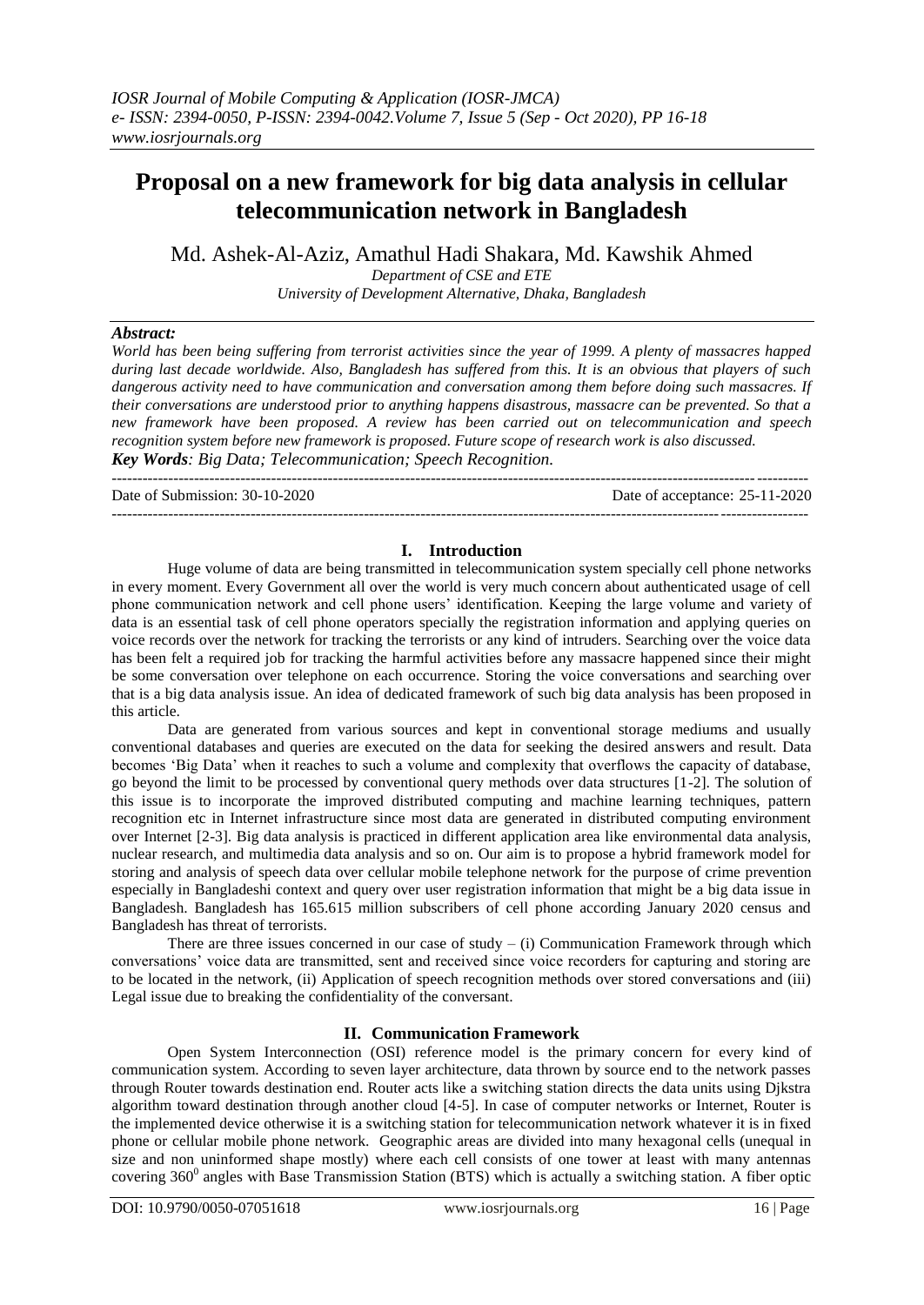network connecting all the base stations forms a large mesh connecting through Mobile Telephone Exchanges (MTX) strengthens the communication efficiency and a central switching station or control room is located at a central location for the whole network administration [6-7-8]. Switching, routing and congestion control is automatically carried out using software driven automated system at each BTS and MTX. Few cell phone operators in Bangladesh like Grameen Phone Limited, Robi Axiata, Teletalk Bangladesh and Banglalink implements same technology in same fashion throughout Bangladeshi territory.

# **III. Speech Recognition System**

Usually there are two types of speech data – voiced and unvoiced among which we are concerned about voiced data.

Basic model of speech recognition gathers acoustic speech data, analyze and make decision what has been told. Speech signal as soon as it is captured can be proceed for Training and Recognition. The sequence of Training and Recognition steps are – (i) Speech Detect with Framing and Overlapping (ii) Pre-emphasis (iii) Hamming Window (iv) Feature Extraction (v) Fast Fourier Transformation (vi) Matching and (vii) Taking Decision. When speech is detected as signal wave, frames are stripped each of 20 mille second in length where frames can be overlapped up to certain limit. Existence of utterance is checked measuring the strength of the signal and zero crossing rates in frames that crosses the threshold. If threshold value is crossed then frames are buffered until contiguous buffers exceed the predefined buffer length. A pre-emphasis filter acts as high pass filter removes the DC component of the wave and makes the sound wave sharper. Hamming window integrates the closest frequency components and Fast Fourier Transformation (FFT) transforms the time domain of the signal into frequency domain. Then features of the signal like amplitude, energy, pitch, intensity, velocity, acceleration, vibration, etc are extracted using Mel Frequency Cepstral Coefficient (MFCC), Gaussian Mixture Model (GMM) and Linear Predictive Coding (LPC) model applied in combination. Such features are actually extracted by matching the feature matrix and reference matrix. Decision is made which word it is uttered depends on the closeness of the feature and reference matrix of dictionary word [9]. A single word is recognized using the method discussed. A dictionary with all words' utterance should be made before a sample is fed into the system to be checked which word has been uttered or a dictionary with utterance can be built dynamically. Obviously, the words should be from Bengali and other relevant language like Hindi, Urdu, Pashtu, Arabic and English of course. This is actually a pattern recognition based approach since the spectrum extracted features are compared with the words' features already stored in dictionary database.

A widely known neural network model so called Hidden Markov Model (HMM) is also applied in this approach. HMM can suitably applied for recognition of a word, phrase or a sound less that a word. A direct comparison can be made between the input speech which is to be matched or recognized and the possible patterns learned in the training stage to identify the input unknown speech on the basis of how good the pattern is matched with the reference pattern [10-11].

Sometimes a mobile phone handset registered by one person can be handed over to another person and misused by unethical communication. In such case voice recognition may be essential as well as speech is recognized. Such a model consists of speech recognition and speaker recognition methods applied. Speech recognition already described is likely to be – (i) Feature Extraction using Mel Frequency Cepstral Coefficient (ii) Codebook Generation using Vector Quantization Algorithm and stored in database. When an input acoustic speech in given in the model, it is compared and identified using Hidden Markov Model. Beside speaker recognition system uses one more method of Feature Matching for speakers' voices using DISTMIN algorithm [12].

Also, these models are not sufficient to recognize the context in which the conversant may have their discussion over the phones. Moreover, almost every speech recognition model receives acoustic voice data as input and analyze to detect the utterance so that methods discussed working upon analog signal whereas cellular network and modern Public Service Telephone Network (PSTN) is dependent upon digital transmission in which analog signal is converted into digital form at the receiver's handset and back to analog form at the destination's ear only. Therefore, digital speech is needed to be converted into discrete time analog samples again to be analyzed for speech recognition. And the voice conversations are needed to be captured in both intermediate and main switching stations.

## **IV. A new framework**

Our proposed idea consists of a combination of all above models described. Mobile handset users usually talks moving from one position to another even from one cell to another. While capturing speakers' speeches, both BTS and MTX are to be supported by extra storage backup to capture the speeches of conversant. While the conversant are in one cell, speeches may be captured in respective BTS but while either or both are in another cell, the speeches will be captured by BTS of that respective cells. An accumulator or dedicated crawler can collect the split conversations and kept in single database table. A database with the